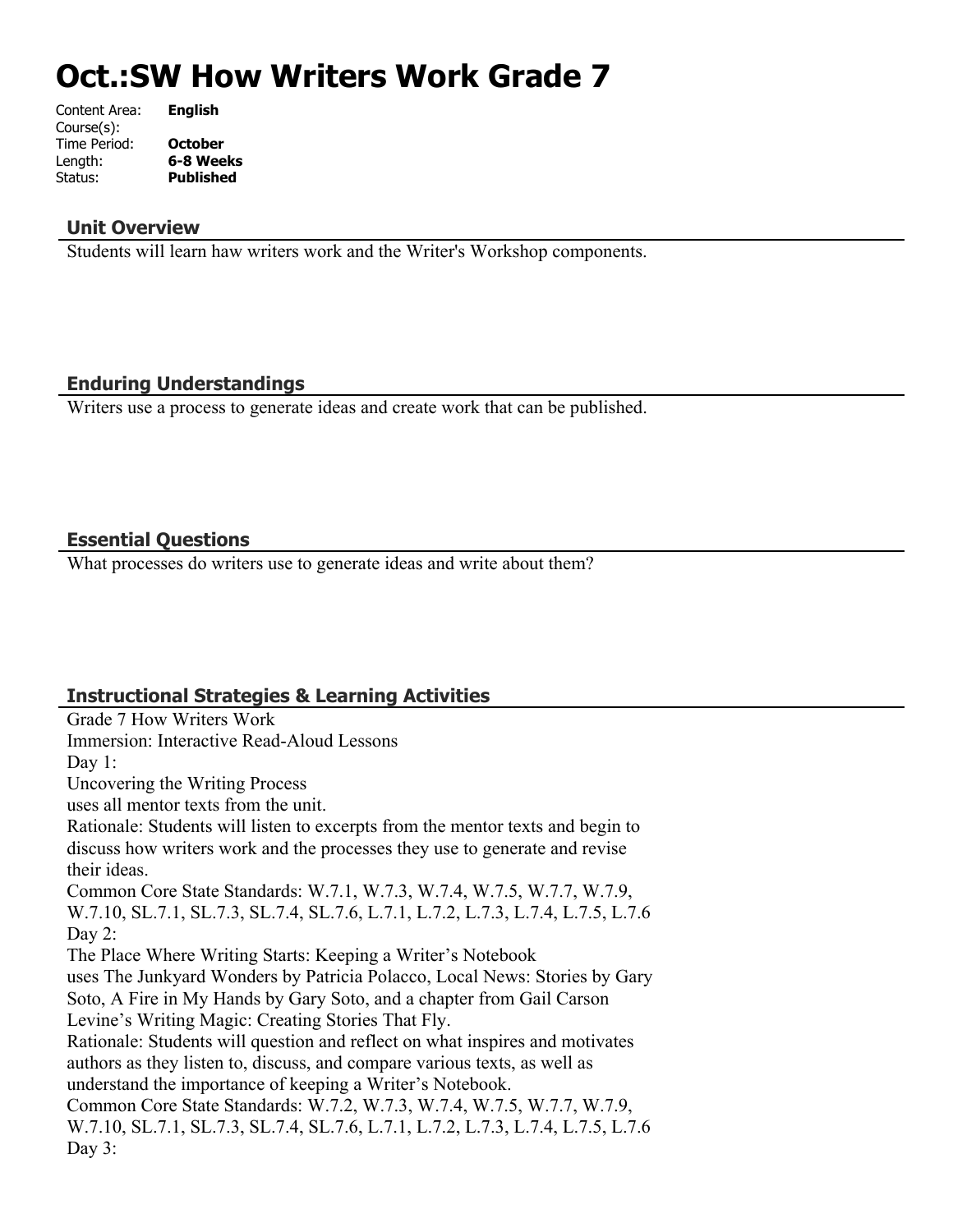Nonfiction Possibilities

uses The Junkyard Wonders by Patricia Polacco.

Rationale: Students will analyze the mentor texts for writing forms and genres and reflect on the nonfiction topic contained in a piece of narrative fiction.

Common Core State Standards: W.7.1, W.7.2, W.7.3, W.7.4, W.7.5, W.7.7,

W.7.9, W.7.10, SL.7.1, SL.7.3, SL.7.4, SL.7.6, L.7.1, L.7.2, L.7.3, L.7.4, L.7.5, L.7.6

Day 4:

Reflecting on Life's Conflicts

uses all mentor texts from the unit.

Rationale: Students will examine the many life experiences that inspired the authors of the mentor texts in this unit, and they will analyze and understand the importance of conflict in narrative.

Common Core State Standards: W.7.3, W.7.4, W.7.5, W.7.7, W.7.9, W.7.10, SL.7.1, SL.7.2, SL.7.3, SL.7.4, SL.7.6, L.7.1, L.7.2, L.7.3, L.7.4, L.7.5, L.7.6

Day 5:

Turning Ordinary Into Poetic

uses A Fire in My Hands by Gary Soto.

Rationale: Students will analyze poetry from A Fire in My Hands: Poems by Gary Soto to see how ordinary or common experiences and events have been transformed into beautiful verse through the use of author's craft. Common Core State Standards: W.7.3, W.7.4, W.7.5, W.7.7, W.7.9, W.7.10, SL.7.1, SL.7.3, SL.7.4, SL.7.6, L.7.1,

L.7.2, L.7.3, L.7.4, L.7.5, L.7.6

Mini-Lessons

Generating Ideas I: Using Objects to Spark Ideas

uses A Fire in My Hands: Poems by Gary Soto.

Rationale: Writers find inspiration in meaningful objects. Students will generate ideas for writing as they focus on

keepsakes in their own lives.

Common Core State Standards: W.7.3, W.7.4, W.7.5, W.7.7, W.7.9, W.7.10, SL.7.1, SL.7.2, SL.7.3, SL.7.4, SL.7.6,

L.7.1, L.7.2, L.7.3, L.7.4, L.7.5, L.7.6

Generating Ideas II: Quick Writes – Filling up the Notebook With Ideas

uses The Junkyard Wonders by Patricia Polacco and excerpts from the other mentor texts.

Rationale: Writers often get writing ideas from other writers. Students will revisit mentor texts for the purpose of

making connections to jump-start their writing and quickly get their ideas down in their notebooks.

Common Core State Standards: W.7.3, W.7.4, W.7.5, W.7.7, W.7.9, W.7.10, SL.7.1, SL.7.3, SL.7.4, SL.7.6, L.7.1,

L.7.2, L.7.3, L.7.4, L.7.5, L.7.6

Generating Ideas III: Sketching Ideas – Storyboard Inspirations

uses Local News: Stories by Gary Soto.

Rationale: Writers sometimes begin with illustrations as a way of prewriting and planning the flow of their stories.

Students will create storyboards to use as inspiration for the development of possible narratives.

Common Core State Standards: W.7.3, W.7.4, W.7.5, W.7.7, W.7.9, W.7.10, SL.7.1, SL.7.2, SL.7.3, SL.7.4, SL.7.6,

L.7.1, L.7.2, L.7.3, L.7.4, L.7.5, L.7.6 Selecting: Selecting Publishing Ideas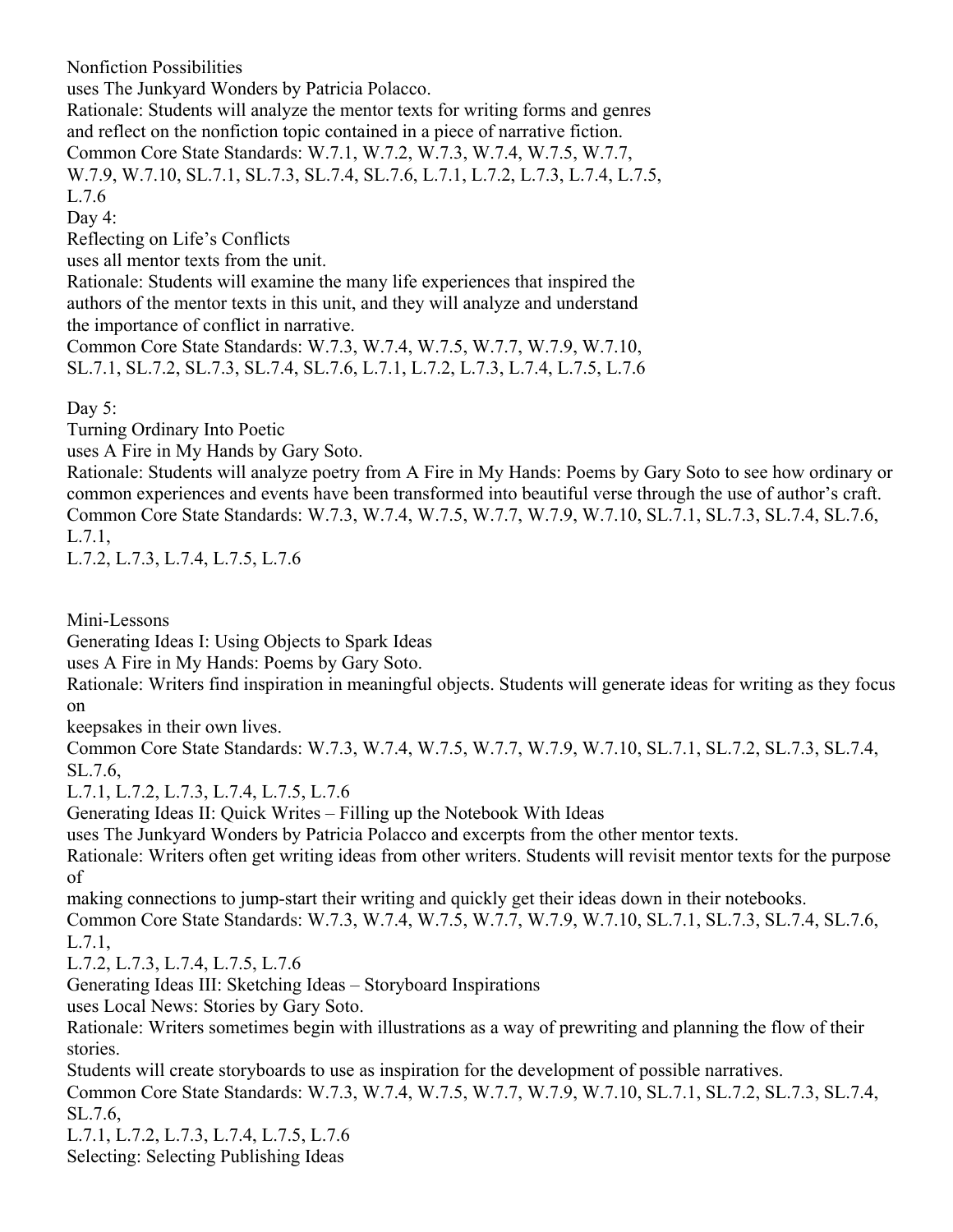uses all mentor texts from the unit and students' Writers' Notebooks.

Rationale: Writers use their notebooks as a tool to record their thinking, observations, and memories, and they revisit these ideas often to select one idea that they think is worthy of being developed and published. Students will

look at the mentor texts, confer with peers, and thoughtfully reread their notebooks to select one of their ideas to

stick with, develop, and publish.

Common Core State Standards: W.7.1, W.7.2, W.7.3, W.7.4, W.7.5, W.7.7, W.7.9, W.7.10, SL.7.1, SL.7.3, SL.7.4,

SL.7.6, L.7.1, L.7.2, L.7.3, L.7.5, L.7.6

Collecting: What Do I Need to Begin My Draft?

uses all mentor texts from the unit and students' Writers' Notebooks.

Rationale: Writers collect details and relevant information needed before they begin their first draft. Students will

discuss ways writers research their ideas in order to collect information to develop their writing. Common Core State Standards: W.7.1, W.7.2, W.7.3, W.7.4, W.7.5, W.7.6, W.7.7, W.7.8, W.7.9, W.7.10, SL.7.1,

SL.7.3, SL.7.4, SL.7.6, L.7.1, L.7.2, L.7.3, L.7.6

Drafting: Organizing According to Form

uses all mentor texts from the unit.

Rationale: Writers begin to draft their pieces with a form and organization plan in mind. Students will examine how

the different forms are organized, select the form they feel is appropriate for their writing, and begin their drafts.

Common Core State Standards: W.7.1, W.7.2, W.7.3, W.7.4, W.7.5, W.7.7, W.7.9, W.7.10, SL.7.1, SL.7.3, SL.7.4,

SL.7.6, L.7.1, L.7.2, L.7.3, L.7.5, L.7.6

Revising I: Re-Seeing Your Writing for BIG Revisions

uses A Fire in My Hands by Gary Soto, Funny Business by Leonard A. Marcus (Ed.), Writing Magic by Gail Carson

Levine, and students' drafts.

Rationale: Writers use many effective revision techniques to ensure that their writing will develop into what they

want it to sound like to their readers. Students will revise for a clear and coherent piece of writing that is focused,

well developed, and organized.

Common Core State Standards: W.7.1, W.7.2, W.7.3, W.7.4, W.7.5, W.7.7, W.7.9, W.7.10, SL.7.1, SL.7.3, SL.7.4,

SL.7.6, L.7.1, L.7.2, L.7.3, L.7.4, L.7.5, L.7.6

Revising II: Precise Words

uses A Fire in My Hands by Gary Soto and students' drafts.

Rationale: Writers use precise words, phrases, and clauses to clearly convey ideas, experiences, and events. Students will replace vague language with specific nouns and vivid verbs.

Common Core State Standards: W.7.1, W.7.2, W.7.3, W.7.4, W.7.5, W.7.7, W.7.9, W.7.10, SL.7.1, SL.7.3, SL.7.4,

SL.7.6, L.7.1, L.7.2, L.7.3, L.7.4, L.7.5, L.7.6

Editing: Sound Sentences

uses students' revised drafts.

Rationale: At the end of the writing process, writers focus on grammar and conventions so their pieces can be easily read by all. Students will learn to identify and correct run-on sentences and sentence fragments.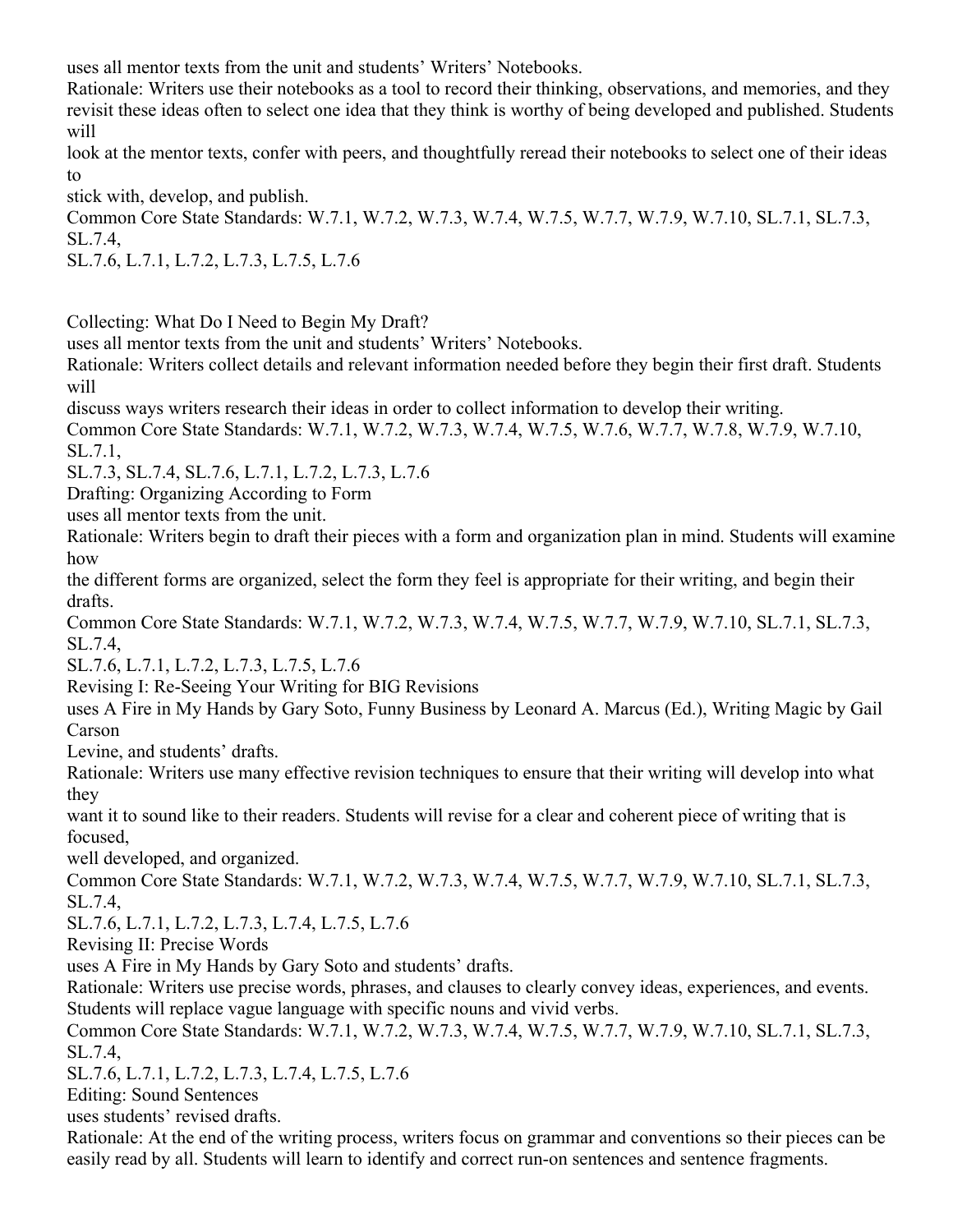Common Core State Standards: W.7.1, W.7.2, W.7.3, W.7.4, W.7.5, W.7.7, W.7.9, W.7.10, SL.7.1, SL.7.3, SL.7.4,

SL.7.6, L.7.1, L.7.2, L.7.3, L.7.4, L.7.6

Publishing: What Should My Piece Look Like?

uses all mentor texts from the unit and students' final drafts.

Rationale: Writers produce and publish a final piece with the hope and intention of appealing to their readers. Students will examine the choices made by the mentor text authors to be better able to decide on an approach for

their pieces.

Common Core State Standards: W.7.1, W.7.2, W.7.3, W.7.4, W.7.5, W.7.6, W.7.7, W.7.8, W.7.9, W.7.10, SL.7.1,

SL.7.2, SL.7.3, SL.7.4, SL.7.5, SL.7.6, L.7.1, L.7.2, L.7.3, L.7.5, L.7.6

Student Self-Reflection

uses a self-reflection and assessment handout for students to complete.

Rationale: Students should feel a real sense of accomplishment now that they have completed their first piece of

writing and taken it through the entire writing process. It is important that they now reflect on and evaluate this

experience and the results of their efforts.

# **Integration of Career Readiness, Life Literacies and Key Skills**

| TECH.9.4.8.Cl.4       | Explore the role of creativity and innovation in career pathways and industries.                                             |
|-----------------------|------------------------------------------------------------------------------------------------------------------------------|
| TECH.9.4.8.GCA.2      | Demonstrate openness to diverse ideas and perspectives through active discussions to<br>achieve a group goal.                |
| <b>TECH.9.4.8.GCA</b> | <b>Global and Cultural Awareness</b>                                                                                         |
|                       | Multiple solutions often exist to solve a problem.                                                                           |
| WRK.9.2.8.CAP.12      | Assess personal strengths, talents, values, and interests to appropriate jobs and careers to<br>maximize career potential.   |
| <b>TECH.9.4.8.IML</b> | Information and Media Literacy                                                                                               |
| TECH.9.4.8.DC.4       | Explain how information shared digitally is public and can be searched, copied, and<br>potentially seen by public audiences. |
| WRK.9.2.8.CAP.3       | Explain how career choices, educational choices, skills, economic conditions, and personal<br>behavior affect income.        |
| <b>TECH.9.4.8.CI</b>  | Creativity and Innovation                                                                                                    |
| TECH.9.4.8.IML.1      | Critically curate multiple resources to assess the credibility of sources when searching for<br>information.                 |
| TECH.9.4.8.DC.5       | Manage digital identity and practice positive online behavior to avoid inappropriate forms<br>of self-disclosure.            |
| <b>TECH.9.4.8.CT</b>  | Critical Thinking and Problem-solving                                                                                        |
| TECH.9.4.8.CI.3       | Examine challenges that may exist in the adoption of new ideas (e.g., 2.1.8.SSH,                                             |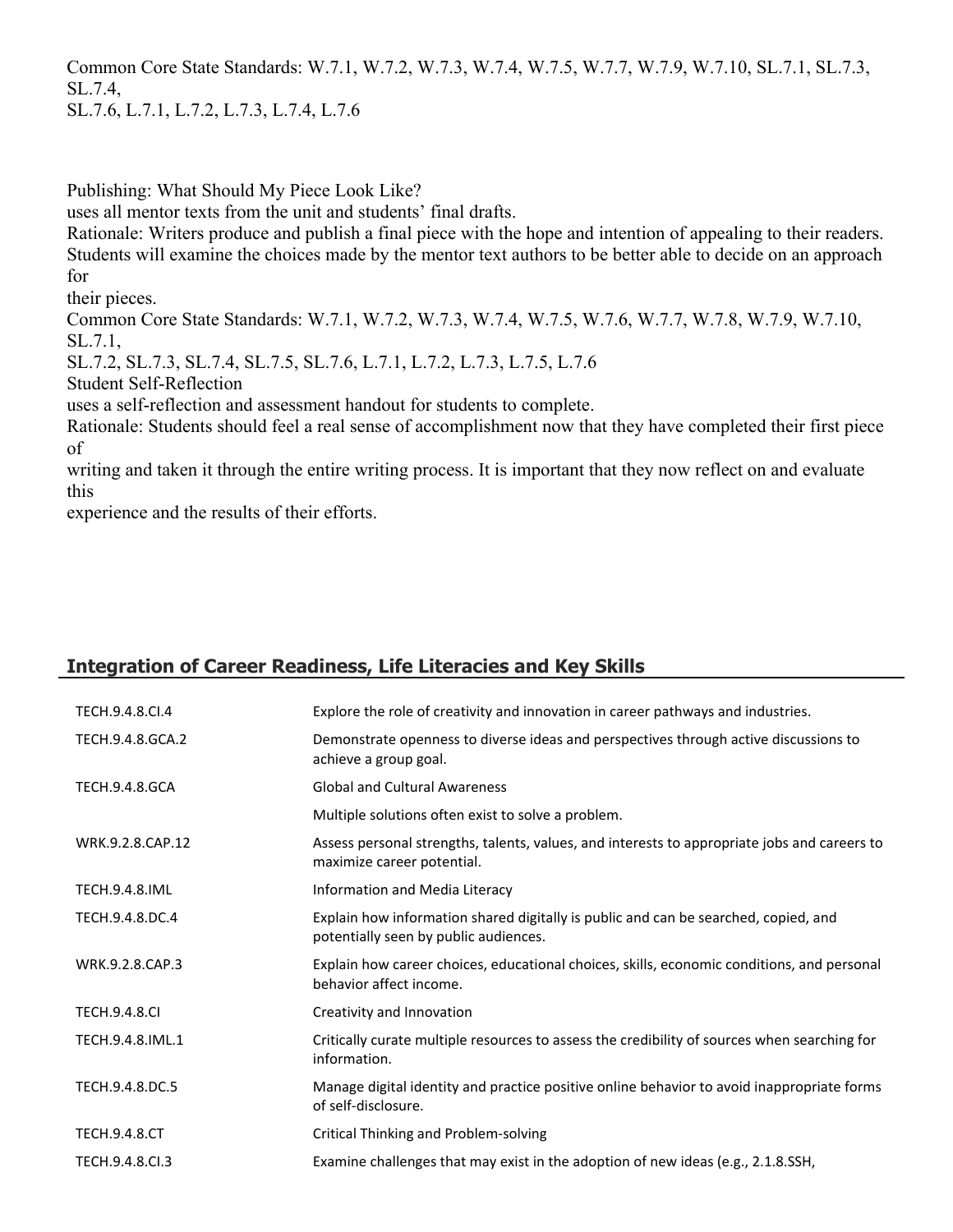|                      | 6.1.8. Civics PD. 2).                                                                                                                                                                                               |
|----------------------|---------------------------------------------------------------------------------------------------------------------------------------------------------------------------------------------------------------------|
| TECH.9.4.8.IML.2     | Identify specific examples of distortion, exaggeration, or misrepresentation of<br>information.                                                                                                                     |
| TECH.9.4.8.GCA.1     | Model how to navigate cultural differences with sensitivity and respect (e.g., 1.5.8.C1a).                                                                                                                          |
| WRK.9.2.8.CAP.4      | Explain how an individual's online behavior (e.g., social networking, photo exchanges,<br>video postings) may impact opportunities for employment or advancement.                                                   |
|                      | Digital footprints are publicly accessible, even if only shared with a select group.<br>Appropriate measures such as proper interactions can protect online reputations.                                            |
| <b>WRK.9.2.8.CAP</b> | <b>Career Awareness and Planning</b>                                                                                                                                                                                |
| WRK.9.2.8.CAP.1      | Identify offerings such as high school and county career and technical school courses,<br>apprenticeships, military programs, and dual enrollment courses that support career or<br>occupational areas of interest. |
|                      | An essential aspect of problem solving is being able to self-reflect on why possible<br>solutions for solving problems were or were not successful.                                                                 |
| TECH.9.4.8.DC.6      | Analyze online information to distinguish whether it is helpful or harmful to reputation.                                                                                                                           |

# **Technology and Design Integration**

Students will interact with the unit through the Smartboard, Google Classroom, document camera and Chromebooks for reading and writing.

| CS.6-8.8.1.8.NI.3        | Explain how network security depends on a combination of hardware, software, and<br>practices that control access to data and systems. |
|--------------------------|----------------------------------------------------------------------------------------------------------------------------------------|
| $CS.6 - 8.8.1.8$ . IC. 1 | Compare the trade-offs associated with computing technologies that affect individual's<br>everyday activities and career options.      |
| CS.6-8.8.1.8.NI.4        | Explain how new security measures have been created in response to key malware events.                                                 |
| CS.6-8.8.1.8.CS.2        | Design a system that combines hardware and software components to process data.                                                        |

# **Interdisciplinary Connections**

Writing connects with all disciplines.

# **Differentiation**

- Understand that gifted students, just like all students, come to school to learn and be challenged.
- Pre-assess your students. Find out their areas of strength as well as those areas you may need to address before students move on.
- Consider grouping gifted students together for at least part of the school day.
- Plan for differentiation. Consider pre-assessments, extension activities, and compacting the curriculum.
- Use phrases like "You've shown you don't need more practice" or "You need more practice" instead of words like "qualify" or "eligible" when referring to extension work.
- Encourage high-ability students to take on challenges. Because they're often used to getting good grades, gifted students may be risk averse.
- **Definitions of Differentiation Components**: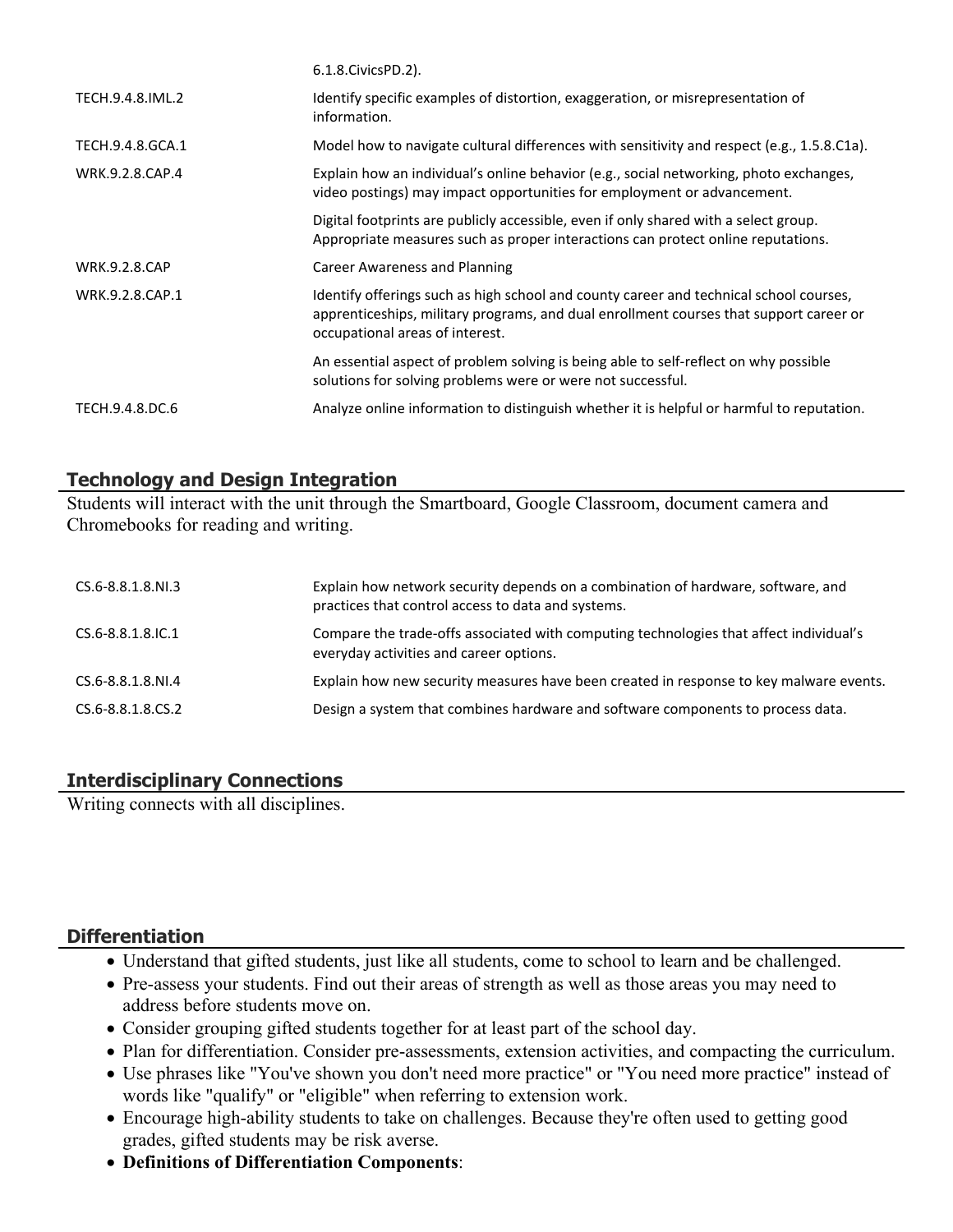- $\circ$  Content the specific information that is to be taught in the lesson/unit/course of instruction.
- o Process how the student will acquire the content information.
- o Product how the student will demonstrate understanding of the content.
- o Learning Environment the environment where learning is taking place including physical location and/or student grouping

#### **Differentiation occurring in this unit:**

Students will be encouraged to challenge themselves when writing. Struggling students will recieve additional instruction and modifications .

## **Modifications & Accommodations**

Refer to QSAC EXCEL SMALL SPED ACCOMMOCATIONS spreadsheet in this discipline.

#### **Modifications and Accommodations used in this unit:**

504 and IEP's accommodations will be utilized.

#### **benchmark Assessments**

**Benchmark Assessments** are given periodically (e.g., at the end of every quarter or as frequently as once per month) throughout a school year to establish baseline achievement data and measure progress toward a standard or set of academic standards and goals.

#### **Schoolwide Benchmark assessments:**

Aimsweb benchmarks 3X a year

Linkit Benchmarks 3X a year

## **Additional Benchmarks used in this unit:**

Writing Samples

## **Formative Assessments**

Assessment allows both instructor and student to monitor progress towards achieving learning objectives, and can be approached in a variety of ways. **Formative assessment** refers to tools that identify misconceptions,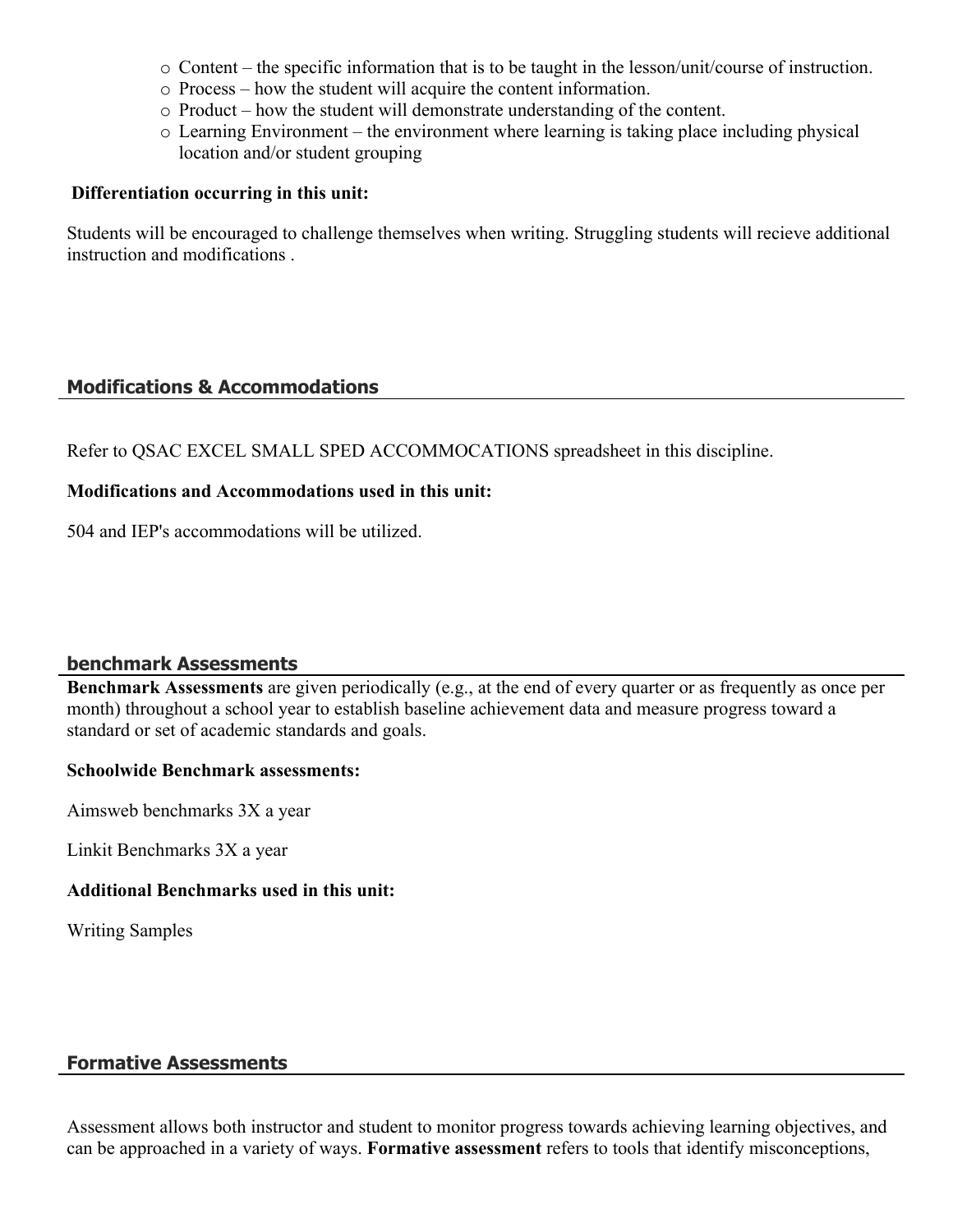struggles, and learning gaps along the way and assess how to close those gaps. It includes effective tools for helping to shape learning, and can even bolster students' abilities to take ownership of their learning when they understand that the goal is to improve learning, not apply final marks (Trumbull and Lash, 2013). It can include students assessing themselves, peers, or even the instructor, through writing, quizzes, conversation, and more. In short, formative assessment occurs throughout a class or course, and seeks to improve student achievement of learning objectives through approaches that can support specific student needs (Theal and Franklin, 2010, p. 151).

#### **Formative Assessments used in this unit:**

Rough drafts

discussion

#### **Summative Assessments**

 S**ummative assessments** evaluate student learning, knowledge, proficiency, or success at the conclusion of an instructional period, like a unit, course, or program. Summative assessments are almost always formally graded and often heavily weighted (though they do not need to be). Summative assessment can be used to great effect in conjunction and alignment with formative assessment, and instructors can consider a variety of ways to combine these approaches.

#### **Summative assessments for this unit:**

Unit tests

Final drafts

# **Instructional Materials**

Schoolwide, Inc. "How writers work" materials

Mentor texts

# **Standards**

| LA.L.7.4.B | Use common, grade-appropriate Greek or Latin affixes and roots as clues to the meaning<br>of a word (e.g., belligerent, bellicose, rebel).                                                                      |
|------------|-----------------------------------------------------------------------------------------------------------------------------------------------------------------------------------------------------------------|
| LA.L.7.4.C | Consult reference materials (e.g., dictionaries, glossaries, thesauruses), both print and<br>digital, to find the pronunciation of a word or determine or clarify its precise meaning or<br>its part of speech. |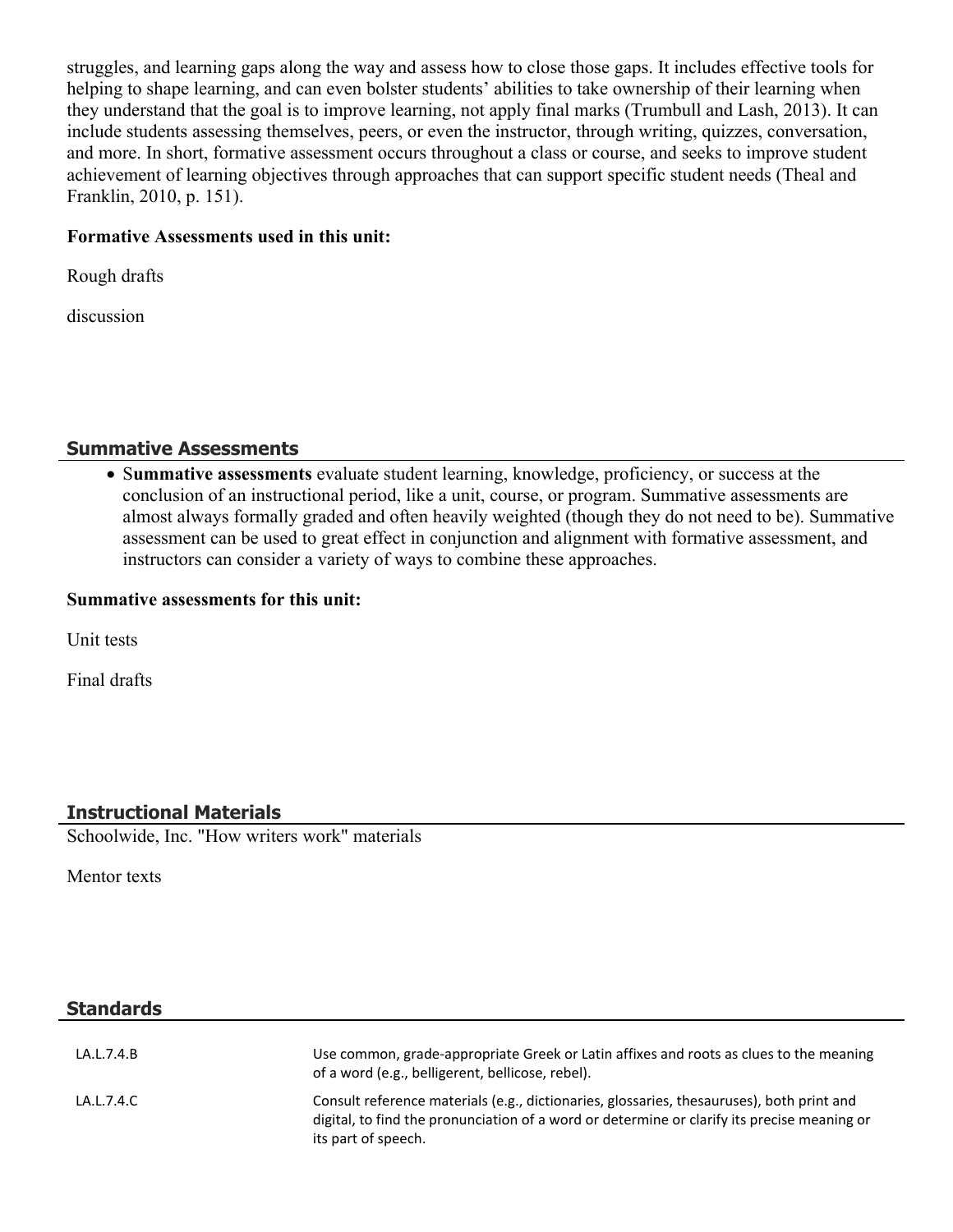| LA.L.7.4.D  | Verify the preliminary determination of the meaning of a word or phrase (e.g., by checking<br>the inferred meaning in context or in a dictionary).                                                                                                                        |
|-------------|---------------------------------------------------------------------------------------------------------------------------------------------------------------------------------------------------------------------------------------------------------------------------|
| LA.W.7.2.E  | Establish and maintain a formal style academic style, approach, and form.                                                                                                                                                                                                 |
| LA.SL.7.1.A | Come to discussions prepared, having read or researched material under study; explicitly<br>draw on that preparation by referring to evidence on the topic, text, or issue to probe and<br>reflect on ideas under discussion.                                             |
| LA.W.7.2.F  | Provide a concluding statement or section that follows from and supports the information<br>or explanation presented.                                                                                                                                                     |
| LA.SL.7.1.B | Follow rules for collegial discussions, track progress toward specific goals and deadlines,<br>and define individual roles as needed.                                                                                                                                     |
| LA.SL.7.1.C | Pose questions that elicit elaboration and respond to others' questions and comments<br>with relevant observations and ideas that bring the discussion back on topic as needed.                                                                                           |
| LA.SL.7.2   | Analyze the main ideas and supporting details presented in diverse media and formats<br>(e.g., visually, quantitatively, orally) and explain how the ideas clarify a topic, text, or issue<br>under study.                                                                |
| LA.SL.7.4   | Present claims and findings, emphasizing salient points in a focused, coherent manner<br>with pertinent descriptions, facts, details, and examples; use appropriate eye contact,<br>adequate volume, and clear pronunciation.                                             |
| LA.W.7.1.C  | Use words, phrases, and clauses to create cohesion and clarify the relationships among<br>claim(s), reasons, and evidence.                                                                                                                                                |
| LA.W.7.1.E  | Provide a concluding statement or section that follows from and supports the argument<br>presented.                                                                                                                                                                       |
| LA.W.7.3.A  | Engage and orient the reader by establishing a context and point of view and introducing a<br>narrator and/or characters; organize an event sequence that unfolds naturally and<br>logically.                                                                             |
| LA.W.7.3.B  | Use narrative techniques, such as dialogue, pacing, and description, to develop<br>experiences, events, and/or characters.                                                                                                                                                |
| LA.W.7.2.A  | Introduce a topic clearly, previewing what is to follow; organize ideas, concepts, and<br>information, using text structures (e.g., definition, classification, comparison/contrast,<br>cause/effect, etc.) and text features (e.g., headings, graphics, and multimedia). |
| LA.W.7.3.C  | Use a variety of transition words, phrases, and clauses to convey sequence and signal<br>shifts from one time frame or setting to another.                                                                                                                                |
| LA.W.7.2.B  | Develop the topic with relevant facts, definitions, concrete details, quotations, or other<br>information and examples.                                                                                                                                                   |
| LA.W.7.3.D  | Use precise words and phrases, relevant descriptive details, and sensory language to<br>capture the action and convey experiences and events.                                                                                                                             |
| LA.W.7.2.C  | Use appropriate transitions to create cohesion and clarify the relationships among ideas<br>and concepts.                                                                                                                                                                 |
| LA.W.7.3.E  | Provide a conclusion that follows from and reflects on the narrated experiences or events.                                                                                                                                                                                |
| LA.L.7.1.B  | Choose among simple, compound, complex, and compound-complex sentences to signal<br>differing relationships among ideas.                                                                                                                                                  |
| LA.W.7.2.D  | Use precise language and domain-specific vocabulary to inform about or explain the topic.                                                                                                                                                                                 |
| LA.L.7.1.C  | Place phrases and clauses within a sentence, recognizing and correcting misplaced and<br>dangling modifiers.                                                                                                                                                              |
| LA.W.7.4    | Produce clear and coherent writing in which the development, organization, voice and<br>style are appropriate to task, purpose, and audience. (Grade-specific expectations for<br>writing types are defined in standards 1-3 above.)                                      |
| LA.L.7.2.B  | Spell correctly.                                                                                                                                                                                                                                                          |